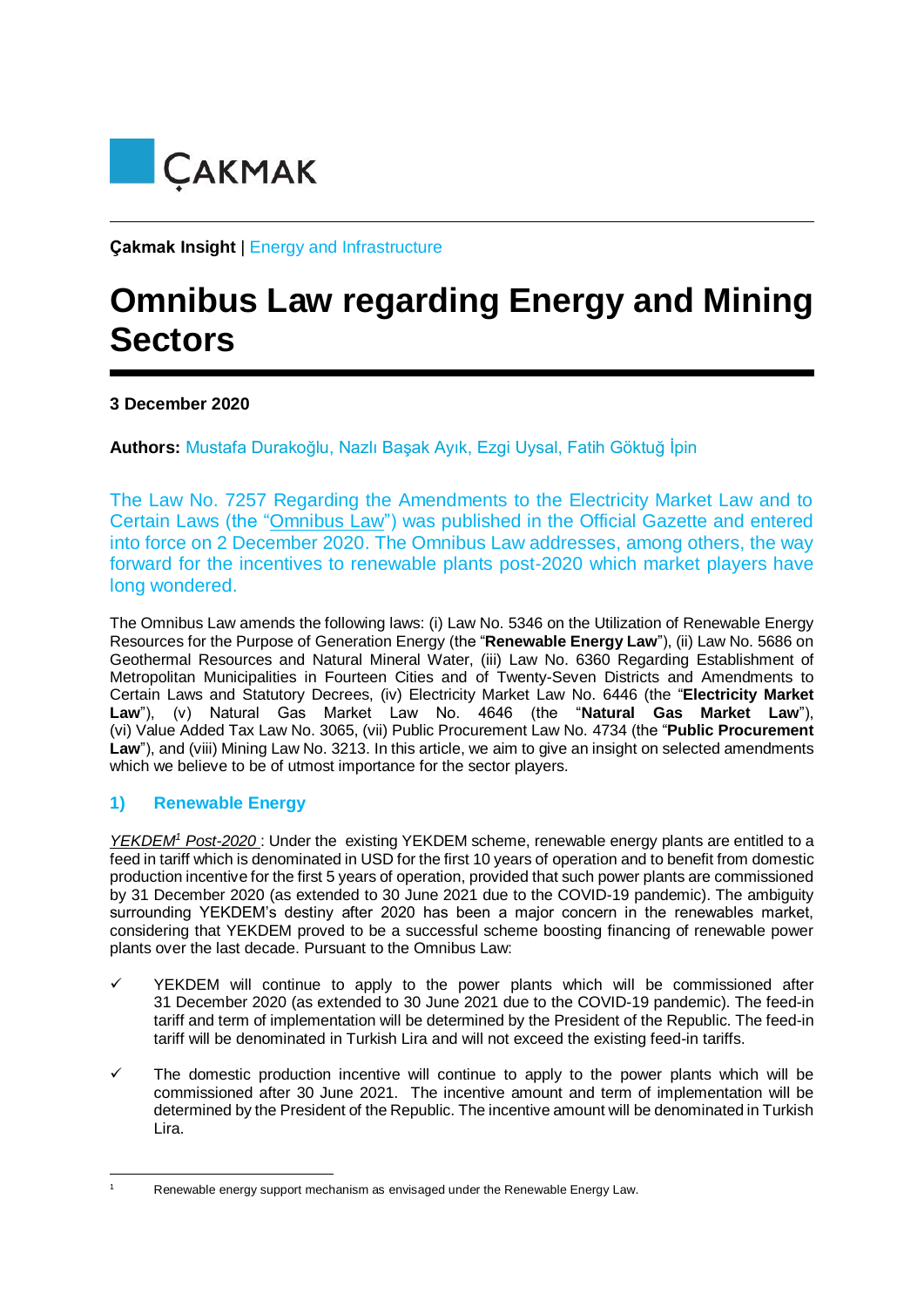- Applications for YEKDEM will be made by the date to be announced by the Energy Market Regulation Authority ("**EMRA**") (the controversial date of 31 October is abolished);
- License-exempt plants will, following the expiry of 10 years of operation, be entitled to (i) continue their operations under a license, provided that 15% of the hourly clearance price is paid as YEKDEM contribution during the license term; or (ii) sell the output in excess of its selfconsumption, in which case the price will be determined by the President of the Republic and will not exceed the market clearing price.
- $\checkmark$  License holders that were assigned with capacity by submitting zero or minus bids (based on YEKDEM feed in tariffs) in the auctions will not be entitled to benefit from domestic production incentive.

*Contribution Fees to TEİAŞ*: The solar power plants winning the auctions held between 12 May 2014 – 30 April 2015 and the wind power plants winning the auctions held between 15 February 2011 – 13 September 2011 will pay the proposed contribution fees to TEİAŞ (the grid operator) even if they begin operations after 31 December 2020.

*Incentive on Land-Related Fees*: The Omnibus Law brought a clarification to the term of the 85% reduction in the fees to be paid for leases, easement rights and usage rights and the exemption from the Forest Villagers Support Fee<sup>2</sup> and Forestation and Control of Erosion Fee<sup>3</sup> by stating that these incentives will be applied for the first 10 years starting from the license date provided that they begin operations before 31 December 2025. Parallel amendments have been made to the relevant provisions of the Electricity Market Law.

*Biomass*: The definition of biomass is amended in a way to include municipality wastes (including landfill gas) but to exclude (i) agricultural wastes qualified as nutriture or feed and (ii) industrial wood.

# **2) Electricity Market**

*Share Transfer Approvals*: One of the most significant changes in the Electricity Market Law relates to the transfer of shares of licensed companies. Under the previous version of the Electricity Market Law, transfer of license holder's shares was subject to EMRA's prior approval for: (i) direct or indirect acquisitions of 10% or more of the share capital (5% for publicly held companies); or (ii) resulting in a change in control of the license holder. With the amendments brought by the Omnibus Law, the requirement to obtain EMRA approval applies only to the license-holders whose tariffs are regulated. In other words, the transfer of generation license-holders' shares will no longer be subject to EMRA's approval.

*License-Exempt Activities*: A new item has been added among the facilities which does not require a license under the Electricity Market Law: generation facilities using renewable energy will be exempt from license, regardless of their installed capacity, provided that their generation is limited to their selfconsumption.

*Transmission System Usage*: The term of repayment of investment costs for the construction of transmission lines, which was financed by the license holders, is decreased to 5 years from 10, and it has been clarified that the repayment will be made by set-off from the transmission line usage fees to be paid by the license holders.

The Omnibus Law also clarified that TEİAŞ is entitled by law to impose sanctions in connection with its grid operation (which was already the case under the system connection and usage agreements) and the disputes arising out of these sanctions will be settled by administrative courts.

*National Tariff Regime*: The term of the price equalization and cross-subsidy regime is extended for an additional term of 5 years (i.e. until 31 December 2025).

 $\overline{z}$ <sup>2</sup> Forest Villagers Support Fee to be collected in accordance with Article 5 (b) of the Regulation on Activities for the Support of Forest Villagers, published in the Official Gazette No. 28322 dated 13.06.2012.

Forestation and Control of Erosion Fee to be collected in accordance with Article 4 (c) of the Regulation on Forestation and Control of Erosion Services, published in the Official Gazette No. 29945 dated 11.01.2017.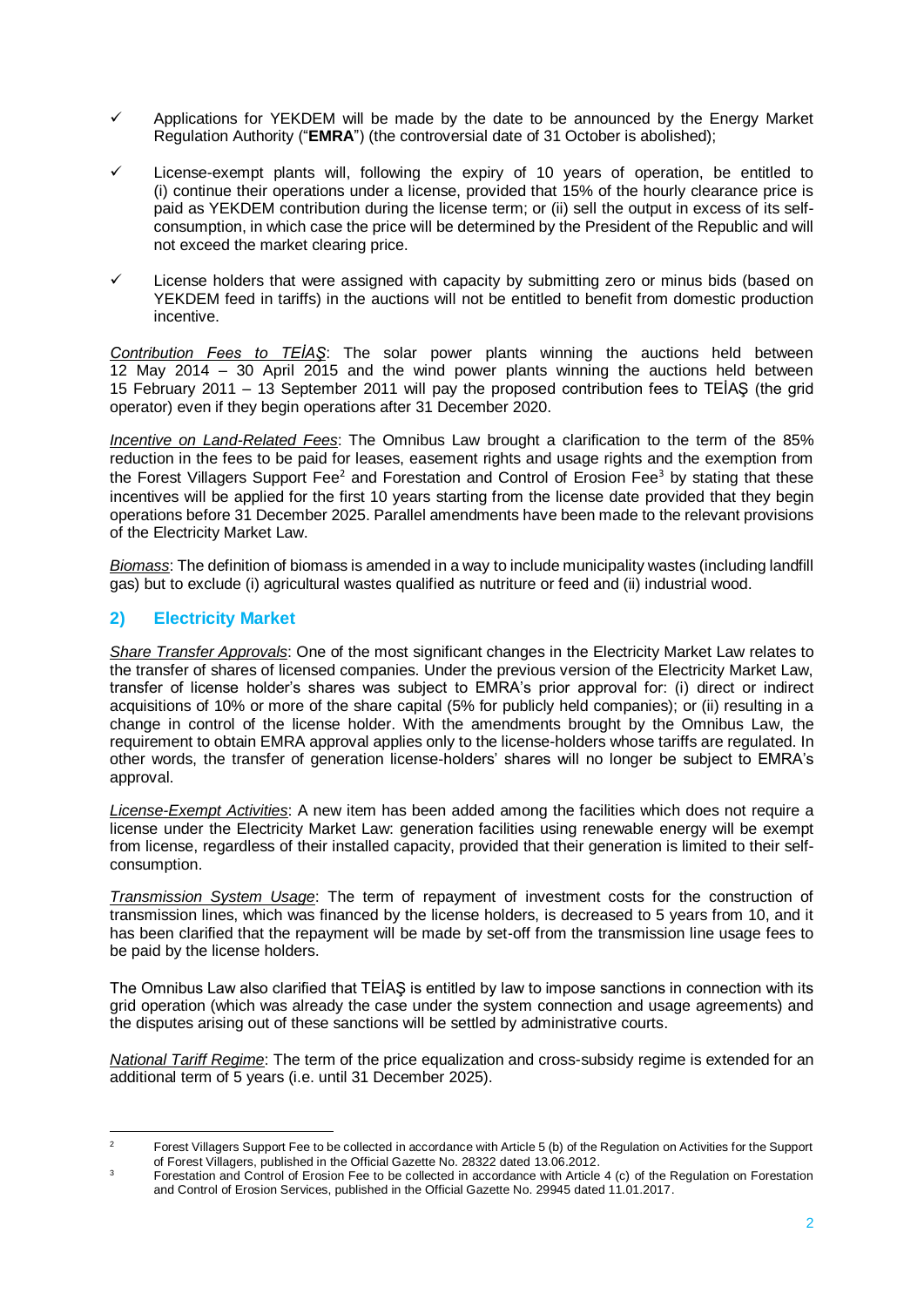*General Lighting*: The cost of general lighting will continue to be paid from the budget of the Ministry of Energy and Natural Resources and the municipalities' and provincial directorates' tax income shares until 31 December 2025.

*One-time Opportunity*: The Omnibus Law provides a one-time opportunity to the preliminary, generation or auto-producer license-holders and allows them to terminate their licenses, decrease the installed power set out under the license or to terminate the license applications without their performance bonds be forfeited by EMRA. To benefit from this opportunity, the relevant application must be made to EMRA within 2 months following the entry into force of this amendment (i.e. by 3 February 2021).

## **3) Natural Gas Market**

*Organized Wholesale Market*: The Omnibus Law integrates the Organized Wholesale Natural Gas Sales Market ("**OTSP**"), which was previously regulated under secondary legislation, to the Natural Gas Market Law. In connection with this, the Omnibus Law sets out that:

- The OTSP will be regulated by EMRA;
- $\checkmark$  A "supply of last resort" mechanism is established to ensure continuous gas offer to the consumers in the event of bankruptcy, cancellation of license or default in the OTSP of their supply companies and to the eligible consumers to whom gas supply cannot be performed. EMRA will determine the procedures and principles applicable to the last resort supply mechanism;
- $\checkmark$  To create a competitive environment in the markets. EMRA may incentivizes or make it compulsory for certain license holders or all of the license- holders to trade natural gas in the OTSP. The details will be determined by a separate regulation.

*Amendments to Key Definitions*: Some key definitions under the Natural Gas Market Law has been amended to ease the sale of local gas and LNG (liquidified natural gas) export:

- $\checkmark$  The term "production" now includes the transmission of the local gas to the distribution grid;
- The term "transmission" now excludes the transmission of LNG under an export license (meaning that LNG export license-holders will not be required to obtain a transmission license for the transmission of the exported LNG).

*LNG and CNG Distribution*: The distribution companies were already entitled, by the secondary legislation, to use LNG or CNG (compressed natural gas) feeds for the areas to which the existing distribution pipeline network cannot reach or in case of emergency / force majeure. The Omnibus Law integrates this option into the Natural Gas Market Law.

*Expansion of Distribution Network*: The Omnibus Law also introduced some amendments to incentivize the expansion of distribution networks:

- $\checkmark$  Distribution companies will be able to make network investments to the areas where an implementation zoning plan does not exist or the roads are not constructed in compliance with the implementation zoning plan, provided that (i) buildings with building registration permit *(yapı kayıt belgesi)* are present in such area and (ii) the distribution company undertakes to displace such network and bear the costs if required by the relevant municipality within 10 years as of construction;
- $\checkmark$  Municipalities requesting network investment from distribution companies will not demand a guarantee supervision service fee, covering fee, ground / area destruction fee, excavation casting fee or similar expenses. Additionally, these municipalities shall make the top coatings of the infrastructure excavation area free of charge.

*BOTAŞ' Gas Purchase*: With the amendments to the Public Procurement Law, production, transportation, storage and gasification activities to be carried out by both BOTAŞ (national grid operator) and TPAO (national petroleum company) on land and sea are exempted from the public procurement rules.